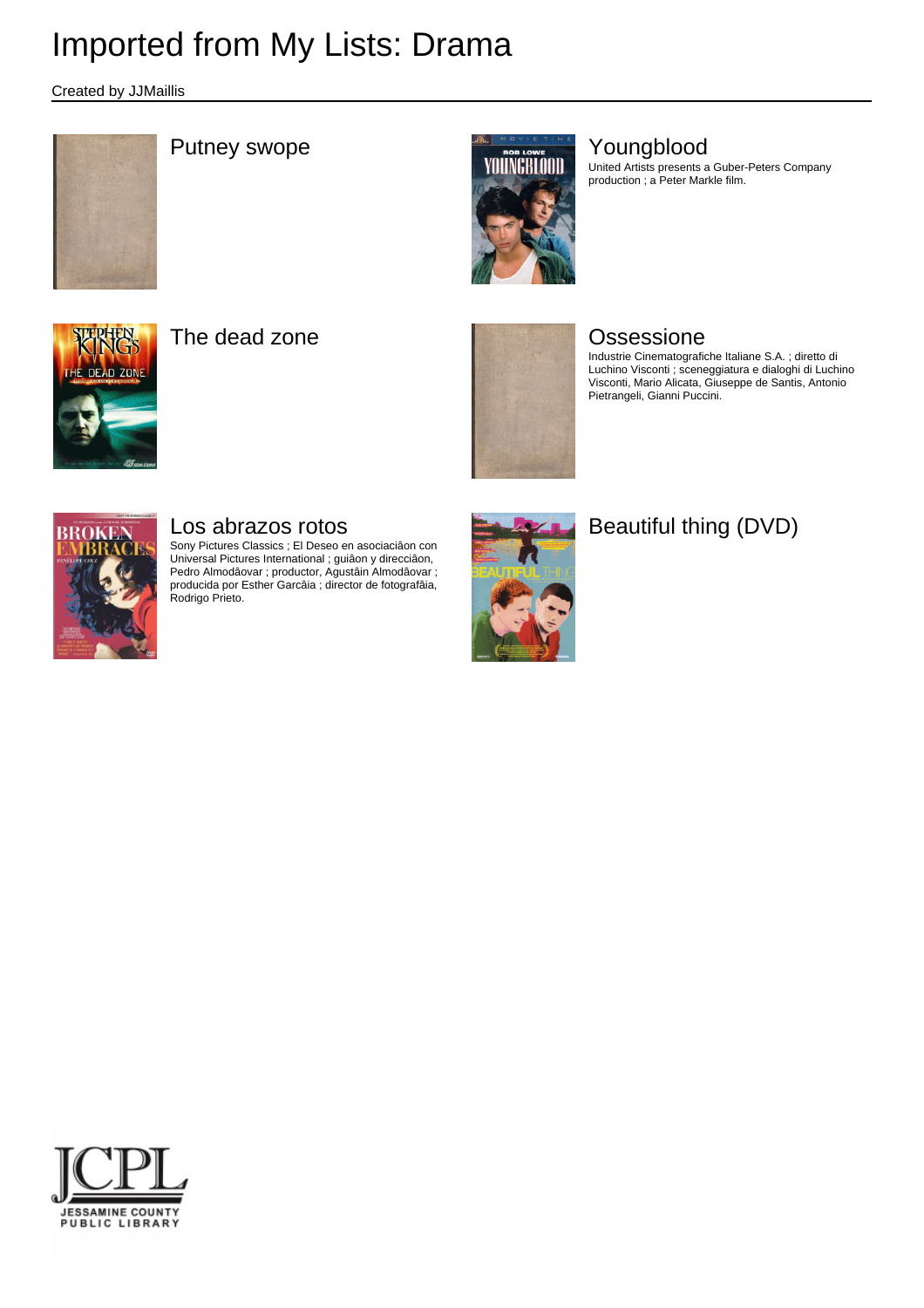Created by JJMaillis

Kyåonetsu no<br>kisetsu

#### Kyåonetsu no kisetsu

Janus Films ; Nikkatsu Kabushiki Kaisha seisaku ; kikaku Yamamoto Takeshi ; gensaku Kåono Tensei ; kyakuhon Yamada Nobuo ; kantoku Kurahara Koreyoshi.



### All the king's men

Columbia Pictures Corporation presents Robert Rossen's production ; written for the screen and directed by Robert Rossen.



## Grace is gone (DVD) Shirley Valentine



Paramount Pictures ; producer and director, Lewis Gilbert ; writer, Willy Russell.



#### Muriel, ou, Le temps d'un retour

produced by Anatole Dauman ; written by Jean Cayrol ; directed by Alain Resnais.



#### Et Dieu-- crâea la femme

distribuâe par Cocinor ; Raoul J. Lâevy prâesente ... un film âecrit et râealisâe par R. Vadim ; scâenario original de R. Vadim et R. Lâevy ; produit par Raoul J. Lâevy ; IENA ; U.C.I.L. ; Cocinor.

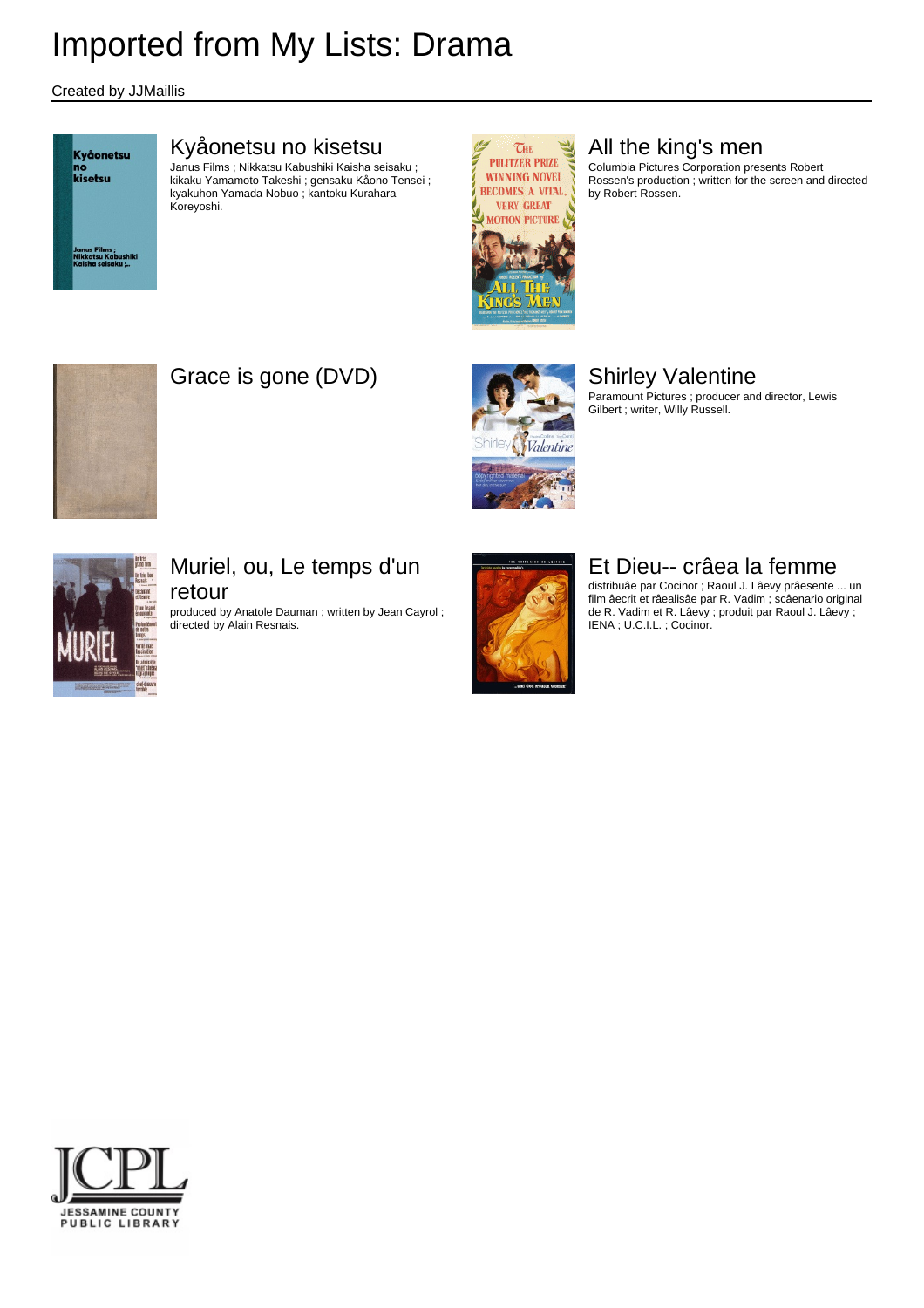Created by JJMaillis



#### Six contes moraux.

Les films du losange ; Barbet Schroeder et Pierre Cottrell prâesentent ; [written and directed by] Eric Rohmer.



### Tirez sur le pianiste

Janus Films ; MK2 diffusion ; Les Films de la Plâeiade ; producer, Pierre Braunberger ; adaptation, F. Truffaut, Marcel Moussy ; screenplay and director, Franðcois Truffaut.



### Spirits of the dead Atlantic City



International Cinema Corporation ; Selta Films ; writer, John Guare ; producer, Denis Heroux ; director, Louis Malle.



### Dolores Claiborne

Castle Rock Entertainment ; Columbia TriStar ; Turner Broadcasting ; producers, Charles Mulvehill, Taylor Hackford ; screenplay, Tony Gilroy ; director, Taylor **Hackford** 



#### Once upon a time in America

Embassy International Pictures ; producer, Arnon Milchan ; director, Sergio Leone ; screenplay, Leonardo Benvenuti ... [et al.]